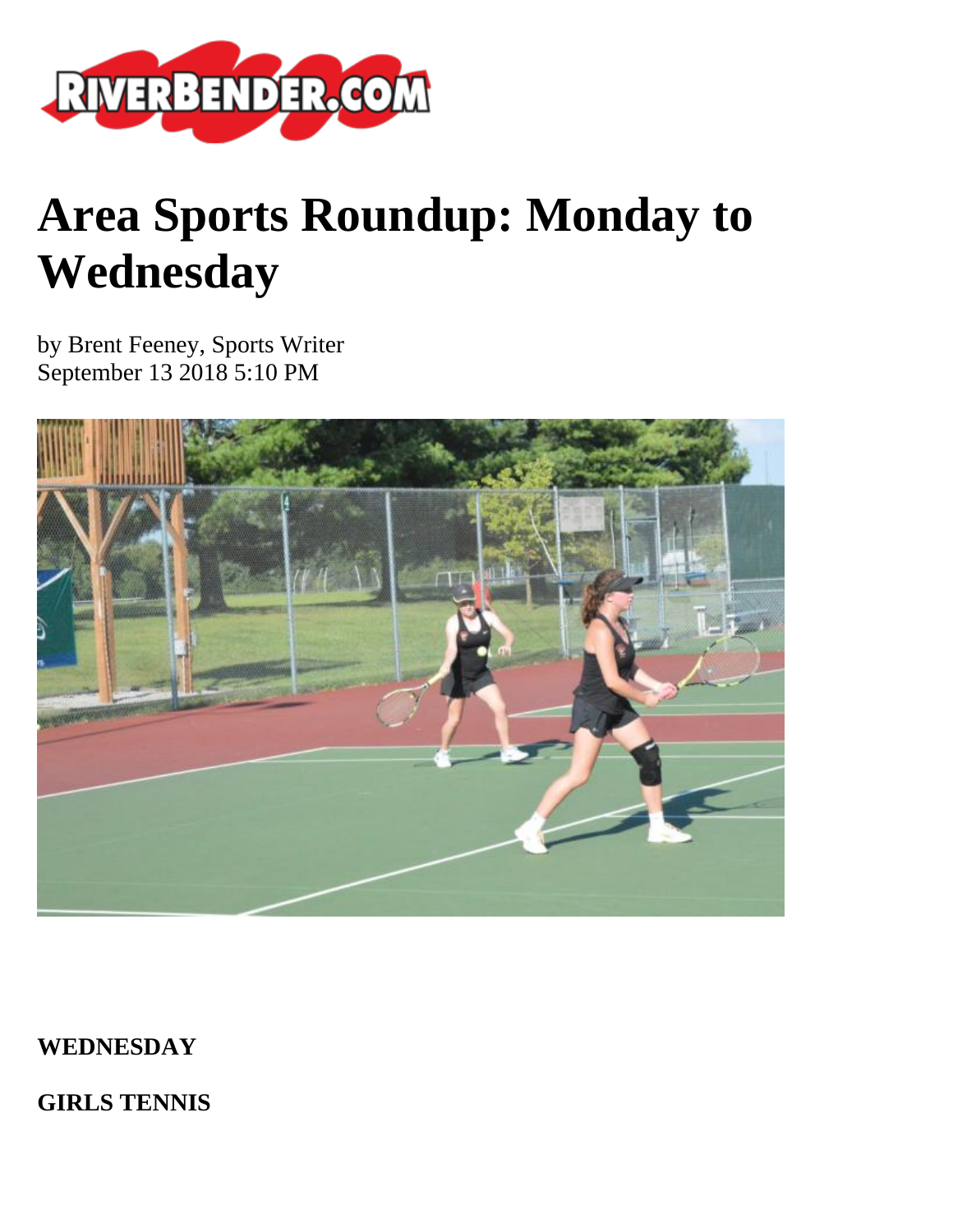**EDWARDSVILLE 8, BELLEVILLE WEST 1:** Edwardsville swept all six singles matches Tuesday to hand Belleville west an 8-1 Southwestern Conference loss in Belleville; the Tigers went to 12-5 overall, 3-0 in the league.

Natalie Karibian, Annie McGinnis, Abby Cimarolli, Chloe Trimpe, Hannah Colbert and Grace Hackett won their singles matches on the day.

**QUINCY NOTRE DAME 7, MARQUETTE CATHOLIC 2:** Leah Hoefert and Maria Wendel had the only two wins of the day for Marquette Catholic as the Explorers dropped a 7-2 decision to Quincy Notre Dame at Lewis and Clark Community College's Simpson Tennis Center Wednesday evening.

Marquette hosts Hillsboro at 4:30 p.m. Monday.

**BELLEVILLE EAST 9, ALTON 0: Belleville East scored a 9-0 shutout over Alton in** a Southwestern Conference meet in Belleville Wednesday; the Redbirds fell to 7-2-1 on the season, 0-2 in the SWC.

Alton hosts the Robert Logan Invitational tournament Saturday.

## **TUESDAY**

**WATERLOO 25-25, JERSEY 14-19:** Jersey went to Monroe County to take on Waterloo in a Mississippi Valley Conference match Tuesday, the Bulldogs handing the Panthers a 25-14, 25-19 defeat.

Jersey fell to 11-2 overall on the season, 0-1 in the MVC, while the Bulldogs went to 4- 4 overall, 1-0 in the league.

**McGIVNEY CATHOLIC 25-25, TRENTON WESCLIN 23-17:** Caitlyn Pendall and Macy Hoppes had six points each as McGivney Catholic defeated Trenton Wesclin 25- 23, 25-17 in Trenton Tuesday.

Pendall, Megan Smith and Claire McKee each aced on the night, while McKee had five kills, Madison Webb three blocks and McKee seven assists.

**TRIAD 25-25, MASCOUTAH 23-20:** Emma Braun turned in a 13-point night for Triad as the Knights knocked off Mascoutah 25-23, 25-20 in a Mississippi Valley Conference match in Troy Tuesday.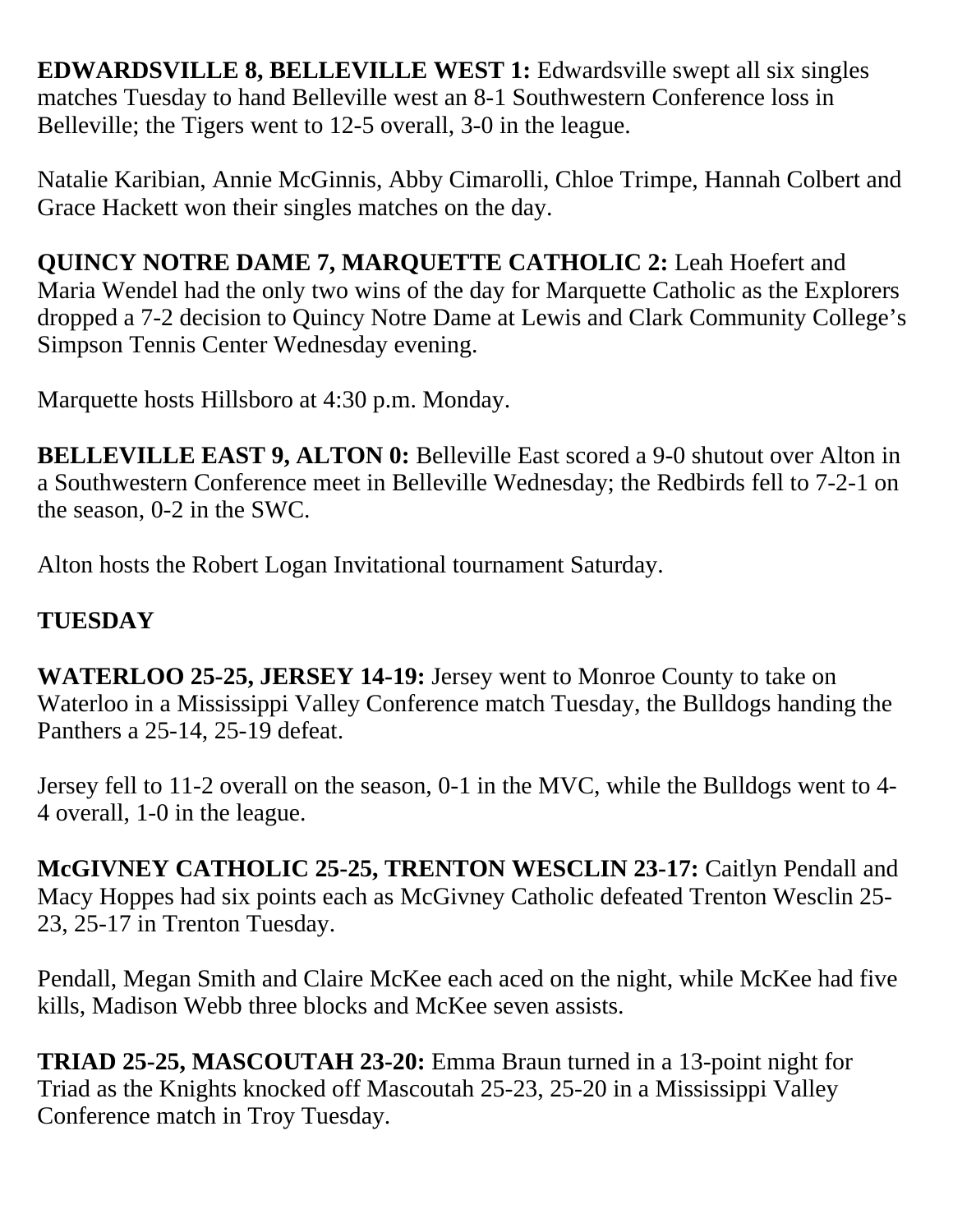Braun, Sydney Thomas and Lauren Johnson had two aces each while Johnson had eight kills, Lauren McCurley two kills and Thomas 22 assists.

**CONCORD TRIOPIA 25-24-25, HARDIN-CALHOUN 21-26-22:** Concord Triopia defeated Hardin-Calhoun 25-21, 24-26, 25-22 despite eight kills from the Warriors' Holly Baalman to go with six blocks and 19 digs; Sydney Baalman added seven kills, Colleen Schumann 21 assists and Sophie Lorton 21 digs and 11 points on serve.

Calhoun fell to 3-7 on the season.

## **BOYS GOLF**

**TRIAD 172, MARQUETTE CATHOLIC 173:** William Roderfeld took medalist honors on the par-35, 3,036-yard West course at Oakbrook Golf Club in Edwardsville Tuesday with a 5-over 40, but Triad's golfers scored a 172-173 win over the Explorers in a dual meet.

Sam Cogan carded a 6-over 41 and Kolton Bauer a 9-over 44 on the day for MCHS.

**EAWR WINS TRIANGULAR IN CARROLLTON:** Keegan Reardon fired an 10 over 42 on the par-32, 2,150-yard Lone Oak Golf Course in Carrollton to take medalist honors on the day as East Alton-Wood River defeated Carlinville and the host Hawks in a Tuesday triangular meet.

The Oilers shot a team 199 while the Cavaliers fired a team 204 and Hawks a team 209; Austin Compton carded a 12-over 44 for EAWR.

## **TUESDAY**

#### **BOYS SOCCER**

**EAST ALTON-WOOD RIVER 4, METRO EAST LUTHERAN 0:** Four different Oilers scored as East Alton-Wood River threw a 4-0 shutout on Metro East Lutheran in Edwardsville Tuesday.

Devin Curtis, Chris Johnson, Jared Liley and Ethan Moore each found the back of the net for EAWR on the day; Nick Munn recorded the clean sheet for the Oilers.

**MASCOUTAH 2, CIVIC MEMORIAL 0:** Christian Gonzalez had a brace (two goals) for Mascoutah as the Indians handed Civic Memorial a 2-0 Mississippi Valley Conference loss in Mascoutah Tuesday.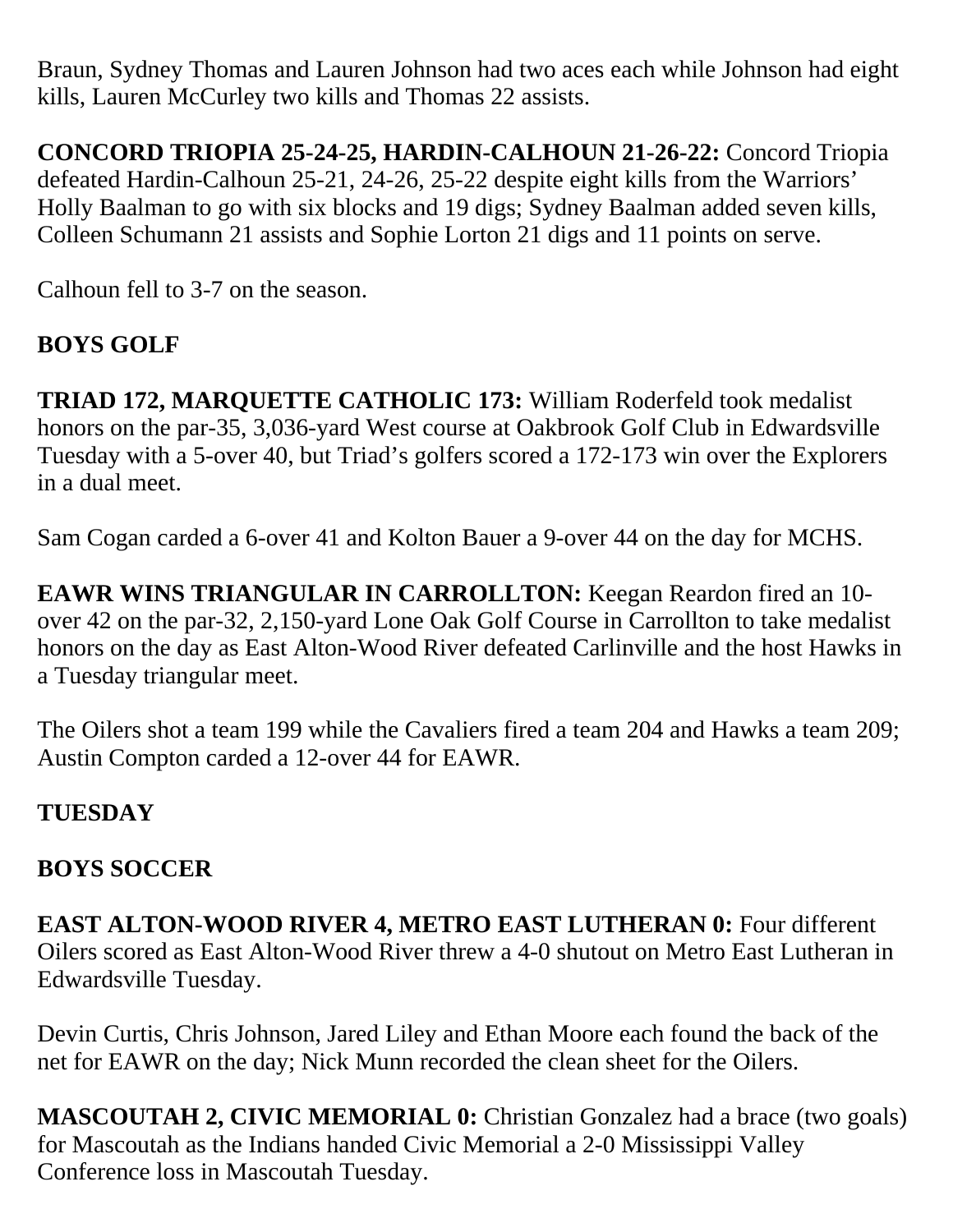Austin Heriford had the clean sheet for the Indians.

**FREEBURG 3, McGIVNEY CATHOLIC 2:** Diego Pacheco and D.J. Villhard had goals for McGivney Catholic Tuesday, but they weren't enough as the Griffins dropped a 3-2 home decision to Freeburg.

Camden Beliveau, Bly Range and and Noah Williams had goals for the Midgets; Michael Landoll was in the nets for the Griffins on the day.

**O'FALLON 2, GRANITE CITY 0:** Jordan Ellis and Sean Rhodehammer both scored for O'Fallon as the Panthers blanked Granite City 2-0 in O'Fallon Tuesday evening.

Braden Dickerson was in goal for the Warriors on the evening; Steven Merrill and Ben Eckell shared the clean sheet for OTHS.

FAITH BIBLE 5, MISSISSIPPI VALLEY CHRISTIAN 1: Raysean Becquette had the only goal of the day for Mississippi Valley Christian of Alton as the Warriors dropped a 5-1 decision to Faith Bible Christian of Pana on the road Tuesday.

The Warriors fell to 3-3 on the season and take on Westwood Baptist of Poplar Bluff, Mo., Friday in the Missouri Bootheel.

## **GIRLS VOLLEYBALL**

**MARQUETTE CATHOLIC 25-25, GRANITE CITY 17-12:** Natalie Ellebracht and Brooklyn Taylor each had five kills as Marquette Catholic defeated Granite City 25-17, 25-12 at GCHS' Memorial Gym Tuesday.

Rachel Heinz added 13 assists, Jenna Zacha nine points on serve with a block and an ace and Kaitlyn Coles had 10 digs; Lydia Sheridan led the Warriors with three points and Gabby Shelton four kills and five blocks.

**MISSISSIPPI VALLEY CHRISTIAN 25-25, FAITH BAPTIST 13-15:** Abby Huels had 10 kills, four blocks and five aces on the evening as Mississippi Valley Christian defeated Faith Baptist of Pana 25-13, 25-15 in Pana Tuesday.

Ashtyn Wright added four kills and 14 assists to help the Warriors to the win.

# **MONDAY**

## **BOYS SOCCER**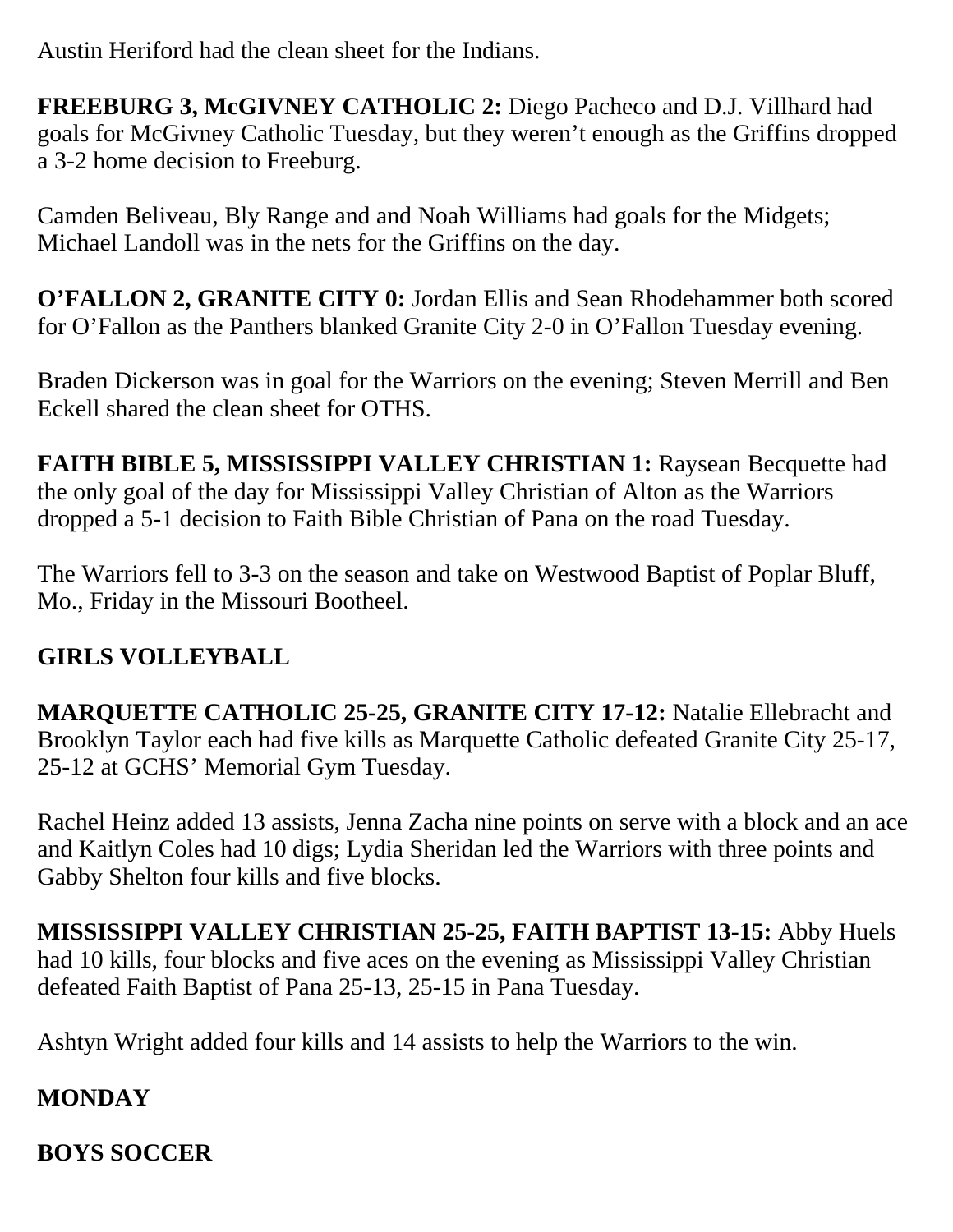**MARQUETTE CATHOLIC 5, GRANITE CITY 2: Stephen Hasse scored twice as** Marquette Catholic upended Granite City 5-2 Monday evening at Gordon Moore Park in a non-conference match; the Explorers remained undefeated at 7-0-1 on the year, while the Warriors fell to 2-6-1.

Ryan Martins also had a brace (two goals) for GCHS, while Aaron Boulch, Chris Hartrich and Nick LaFata also scored for the Explorers; Nick Hemann got the win in the nets, while Ymaury Escarene was in goal for the Warriors.

Marquette hosts Metro East Lutheran at 4:30 p.m. Thursday at Gordon Moore Park while Granite City hosts Gateway Legacy Christian Academy at 6:30 p.m. Thursday.

**ALTON 0, BREESE MATER DEI 0 (DRAW):** Alton paid a visit to Breese Mater Dei Monday and battled to a scoreless draw with the Knights; the Redbirds went to 3-2-2 on the year, while Mater Dei went to 3-3-2.

Alton hosts Triad at 1 p.m. Saturday at Piasa Motor Fuels Field.

**TRIAD 9, CIVIC MEMORIAL 1:** Jonah Ogden and Travis Speer each had braces (two goals) for Triad as the Knights ran to a 9-1 Mississippi Valley Conference win over Civic Memorial Monday at Bethalto Sports Complex; Triad went to 6-2-2 overall, 2-0 in the MVC, while CM fell to 4-6 overall, 0-4 in the league.

Grant Keller had the Eagles' only goal of the day; next up for CM is Roxana at Wood River Soccer Park at 4:30 p.m. Thursday, while Triad hosts Waterloo at 4:15 p.m. Thursday.

**EAST ALTON-WOOD RIVER 14, VANDALIA 1:** Ethan Moore had five goals as East Alton-Wood River defeated Vandalia 14-1 in a non-conference match Monday; the Oilers went to 7-4 overall with the win.

Jaren Benton scored twice for the Oilers as Devin Curtis, Nick Ellis, Fabian Garcia, Chris Johnson, Trent Klabough, Nick Munn and Jake Wells also found the back of the net for EAWR.

## **GIRLS VOLLEYBALL**

#### **MISSISSIPPI VALLEY CHRISTIAN 25-21-25, MARYVILLE CHRISTIAN 19-25-**

**16:** A 10-point run to open the rubber game sent Mississippi Valley Christian to a 25- 19, 21-25, 25-16 win over Maryville Christian Monday evening; the Warriors went to 9- 1 on the season with the win.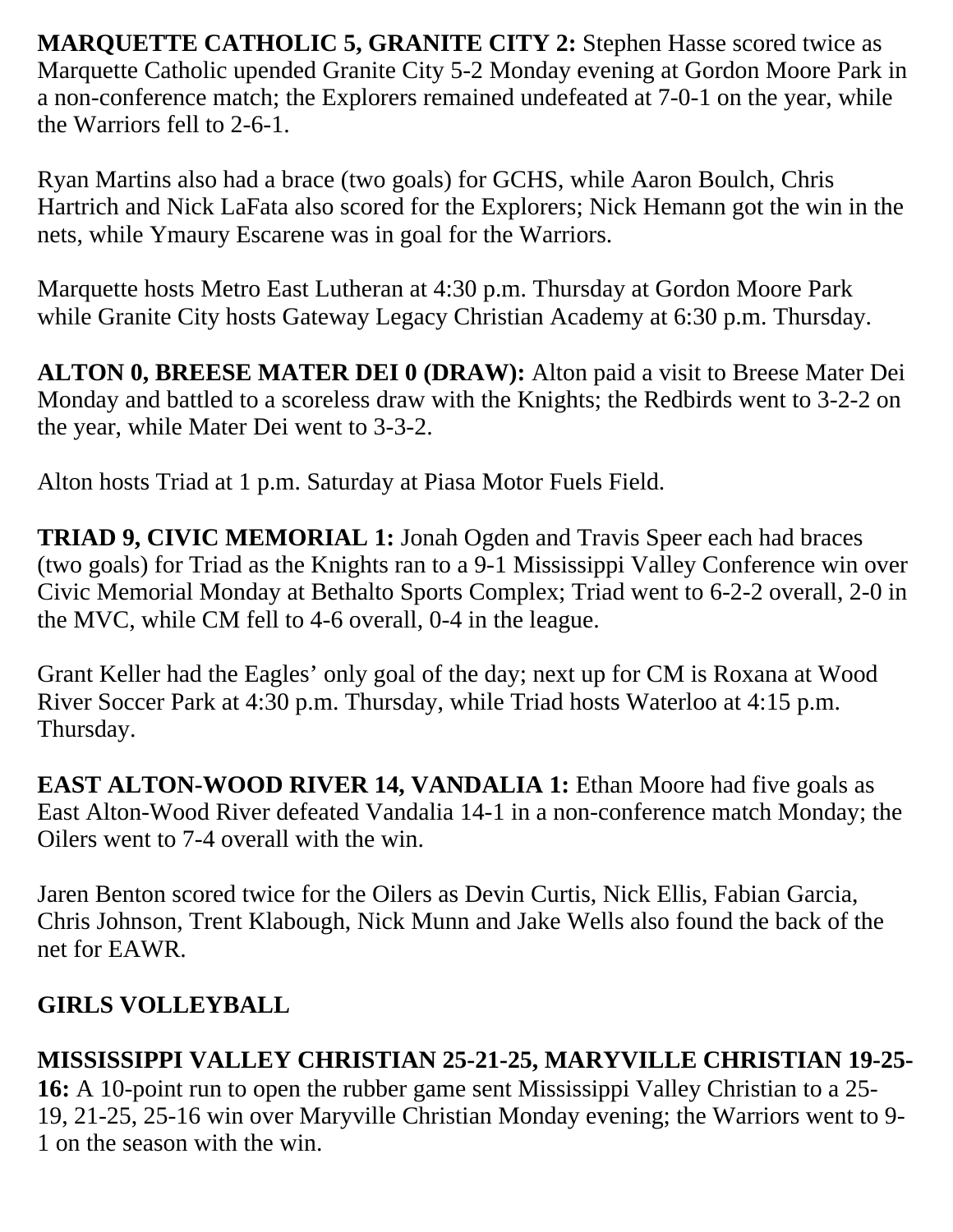Abby Hules led Mississippi Valley with 11 kills, seven blocks and 20 digs on the night, with Ashtyn Wright adding 14 assists and Rachel Gaworski nine blocks and 12 aces on serve.

**ALTON 25-25, CAHOKIA 10-12:** Olivia Ducey had a 14-point night for Alton as the Redbirds swept Cahokia 25-10, 25-12 on the road Monday.

Ducey added seven aces for the Redbirds, Abbigail Powers four kills, and Ducey seven assists.

**EDWARDSVILLE 25-25, TRIAD 19-14:** Edwardsville traveled for a Monday evening match against Triad in Troy – and faced former Tiger coach Jami Parker for the first time since she took over the Knight program over the summer.

EHS went on to post a 25-19, 25-4 win over Triad; Morgan Tulacro had 21 assists for the Tigers on the evening while Alexa Harris had nine kills and nine digs, Storm Suhre nine kills and Maddie Isringhausen seven kills for the match.

Lauren Johnson and Nicole Porter had three points each for Triad, with Johnson adding two aces, with Janney Hays eight kills and Sydney Thomas 15 assists.

**HARDIN-CALHOUN 25-27, CARROLLTON 10-25:** Sophie Lorton led the way with a seven-point, 16-dig effort Monday in a 25-10, 27-25 win over Carrollton at home.

Holly Baalman added six points on the evening to go with five kills, Colleen Schumann eight assists, Alexis Klocke, Emily Clowers and and Holly Baalman three blocks each and Claire Stein 12 digs.

"Lexi and Holly dominated the match with blocking, Claire Stein played smart ball, Colleen continues to improve in the setter role and Sydney Baalman led the team in points," said Warrior coach Kerry Lorton. "The Warriors are a young team with a promising future."

**JERSEY 10-25-25, PIASA SOUTHWESTERN 25-15-20:** Jersey bounced back from a opening-game loss to defeat Piasa Southwestern 10-25, 25-15, 25-20 at Havens Gym in Jerseyville Monday.

Abby Droege had 15 assists to go with three aces for the Panthers while Claire Breden added 11 assists on the night, Abby Manns nine digs and six kills, Hannah Jones three blocks, Kaitlyn Stellhorn and Jessica Vetter four kills each and Madisyn Carpenter four aces on the evening.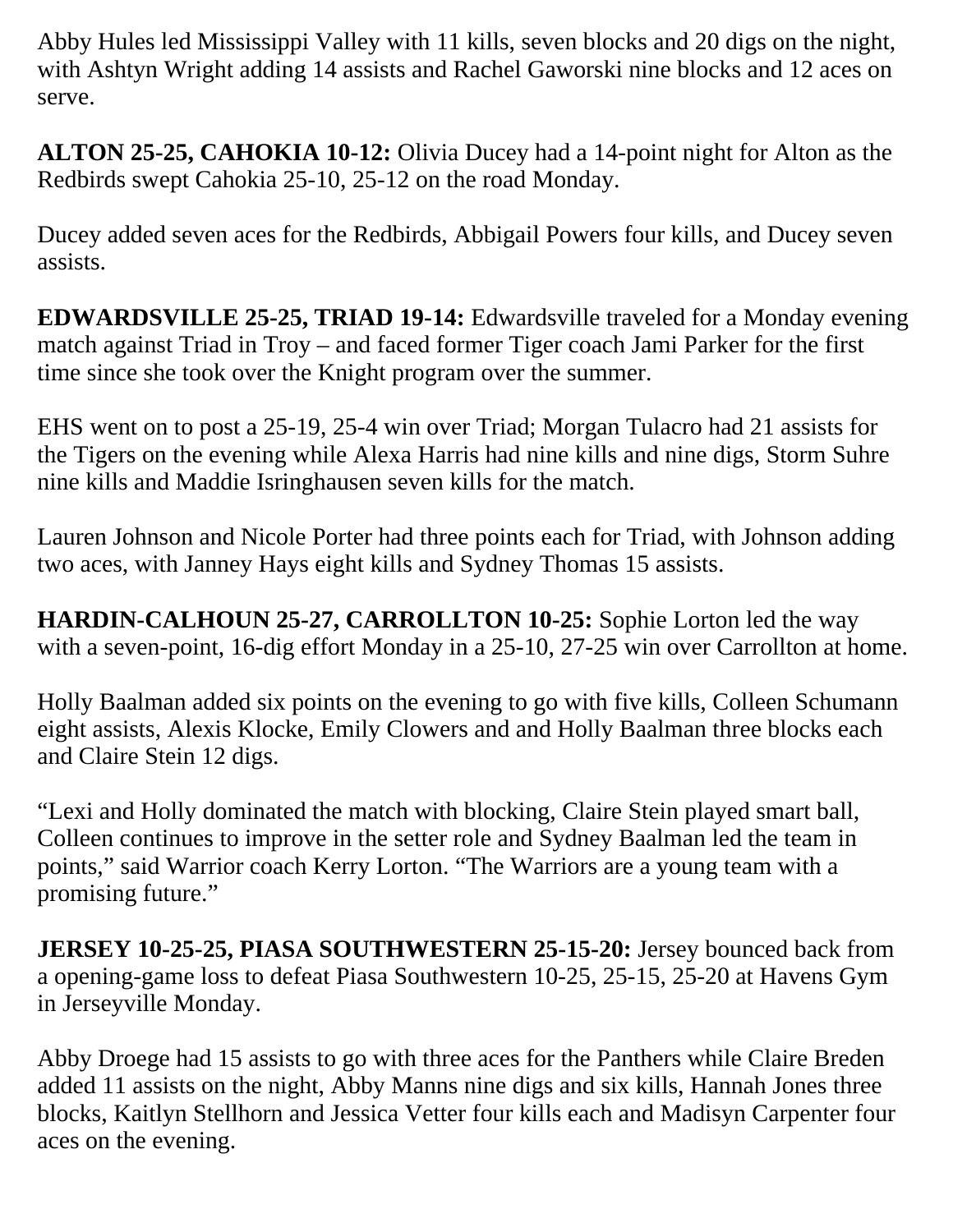**WATERLOO GIBAULT 25-27, GRANITE CITY 15-25:** Kayla Hules had 12 points and three aces to lead Waterloo Gibault to a 25-15, 27-25 win over Granite City in Waterloo Monday.

Lydia Sheridan led GCHS with five points on serve while Maycee Hopkins had six aces and five kills, Skylar Boone five blocks and Hopkins four assists on the night.

**HILLSBORO 25-25, McGIVNEY CATHOLIC 15-22:** Macy Hoppes had seven points on the night, but Hillsboro defeated McGivney Catholic 25-12, 25-22 in Glen Carbon Monday night.

Ally Phillips, Megan Smith and Madison Webb each had an ace for the Griffins while Claire McKee had four kills, Webb had five blocks and McKee six assists for the match.

## **CROSS COUNTRY**

**HAVIS SECOND IN BELLEVILLE WEST INVITE:** Alton's Cassius Havis took second in Monday's Belleville West Invitational cross-country meet, covering the course in 16:17.83, trailing only Mascoutah's Casmir Cozzie (16:10.84) to lead the Redbirds to a seventh-place finish (161 points); the Indians won the boys team title with 37 points, with Belleville East (52), Collinsville (102), Civic Memorial (104), the host Maroons (147), Waterloo Gibault (155), the Redbirds and Granite City (186) making up the field; Valmeyer had one runner on the day.

In the girls competition, Belleville East (16), Mascoutah (52), Granite City (87), the Maroons (116), Collinsville (118) and the Redbirds (140) made up the field, CM, Valmeyer and Waterloo Gibault had individual representatives on the day.

Theo Paxton (17:18.91) of Collinsville, Parker Borth (17:12.96) of CM and Randy Gardner (18:20.15) of Granite City were the top boys runners on the day for area schools; Chessy Nikonowicz (21:04.18) of Granite City, who finished fifth on the day; Maggie Fitzgerald (22:12.99) of Collinsville and Sophia Paschal (23:08.90) of Alton were the top girls runners of the day for area schools while Kali Wells (22:17.94) of CM had the top time of the day for the Eagles.

## **BOYS GOLF**

**MARQUETTE CATHOLIC 153, EAST ALTON-WOOD RIVER 214:** Sam Cogan fired a 4-under 32 on the par-36, 3,073-yard front nine of The Woodlands in Alton Monday to give Marquette Catholic a 153-214 win over East Alton-Wood River.